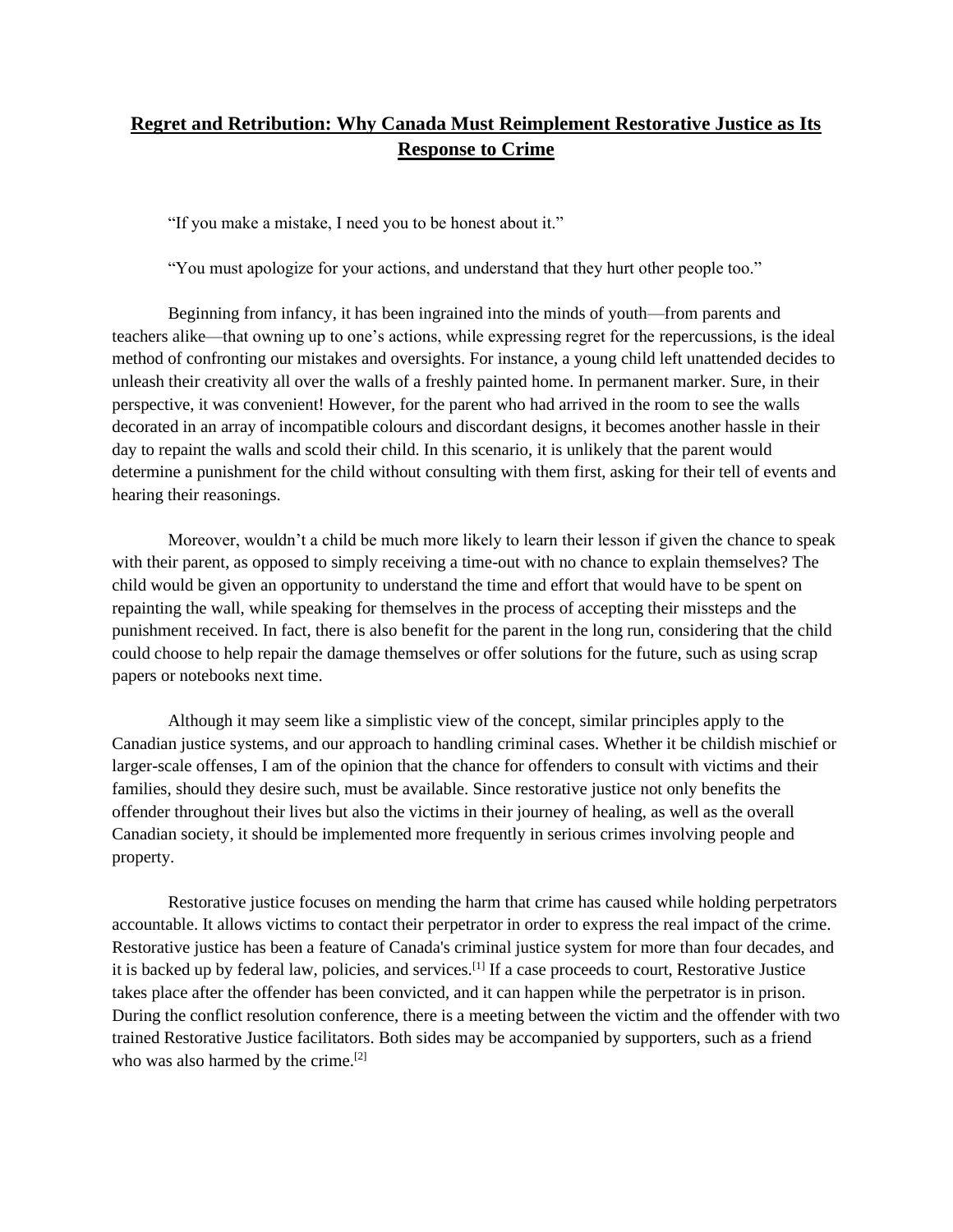The facilitator encourages dialogue between the individuals, about the incident and how it affected them. Sometimes, their role is to assist the participants in reaching an agreement on the conclusion. This lists the measures the offender can take to make things right or address the harm they have caused. Everything in the resulting agreement will need to be agreed upon by both parties, as it always is in a restorative process.[2]

Firstly, the process protects the offenders; providing them with an opportunity to rectify the situation and grow into recovered Canadian citizens.<sup>[3]</sup> Restorative justice has a high success rate in decreasing repeat offenses, also referred to as recidivism rates. The chance of reentering the prison system for similar risk crime is considerably lowered when communities reintegrate their residents after harm has been mended by the individual (following the restoration conference). Restorative justice interventions were linked to a 3% reduction in recidivism on average, according to 46 research studies examining approximately 23,000 participants.<sup>[4]</sup> What was most intrinsically correlated to reduced reoffending was providing some sort of reparation for victims from the convicted.<sup>[4]</sup> It helps the offender to emotionally comprehend the impact of their previous acts on the victims and their families, allowing the offender to see their crimes from a new viewpoint not available in other ways of justice in Canada's present legal system.[3]

In Winnipeg, another assessment of a restorative justice programme was done. The participants were compared to a subgroup of probationers who did not engage in the restorative justice initiative but had similar crimes and previous convictions. The offenders who took part in the programme had a lower rate of recidivism than a comparison group of probationers. The disparities in recidivism rates across the groups were wider with each year of follow-up. The restorative justice offenders had a recidivism rate of 15% in the first year, compared to 38% for the probation group. The respective percentages were 28% and 54% in the second year, and 35% and 66% in the third year.[4] Overall, these rates are influencers in the security and improved well-being of entire communities and Canadian society.

It's an excellent illustration of how restorative justice not only helps victims in recovery and reconciliation, but also how it enables criminals to get back on track to become law-abiding, honourable members of society.[2] It provides individuals with potentials that they may not have had in the past, as seen in the living conditions of certain underrepresented or marginalized communities—such as Black and Indigenous communities. In fact, as of 2021, approximately one-third of Canadian convicts within the incarceration system are Indigenous. According to recent numbers revealed by a federal investigator, Indigenous people account for more than 30% of inmates in Canadian jails, despite accounting for only 5% of our country's population.[3] This is largely due to socio-economic marginalization, and a lack of adequate funding and action taken to tackle the issue of inequitable incomes in these regions when compared to non-Indigenous provinces. It becomes a risk factor for the community, in terms of susceptibility to increased criminal arrests in the area. Restorative justice allows for these people to seek the help they may not have had access to otherwise, and therefore break the intergenerational cycle of incarceration amongst the populations.

In deciding which system of justice to employ, certain variables causing these crimes against a person or property, such as the fact that many crimes are committed while under the influence, must also be considered. According to a study conducted by the Canadian Centre on Substance Abuse and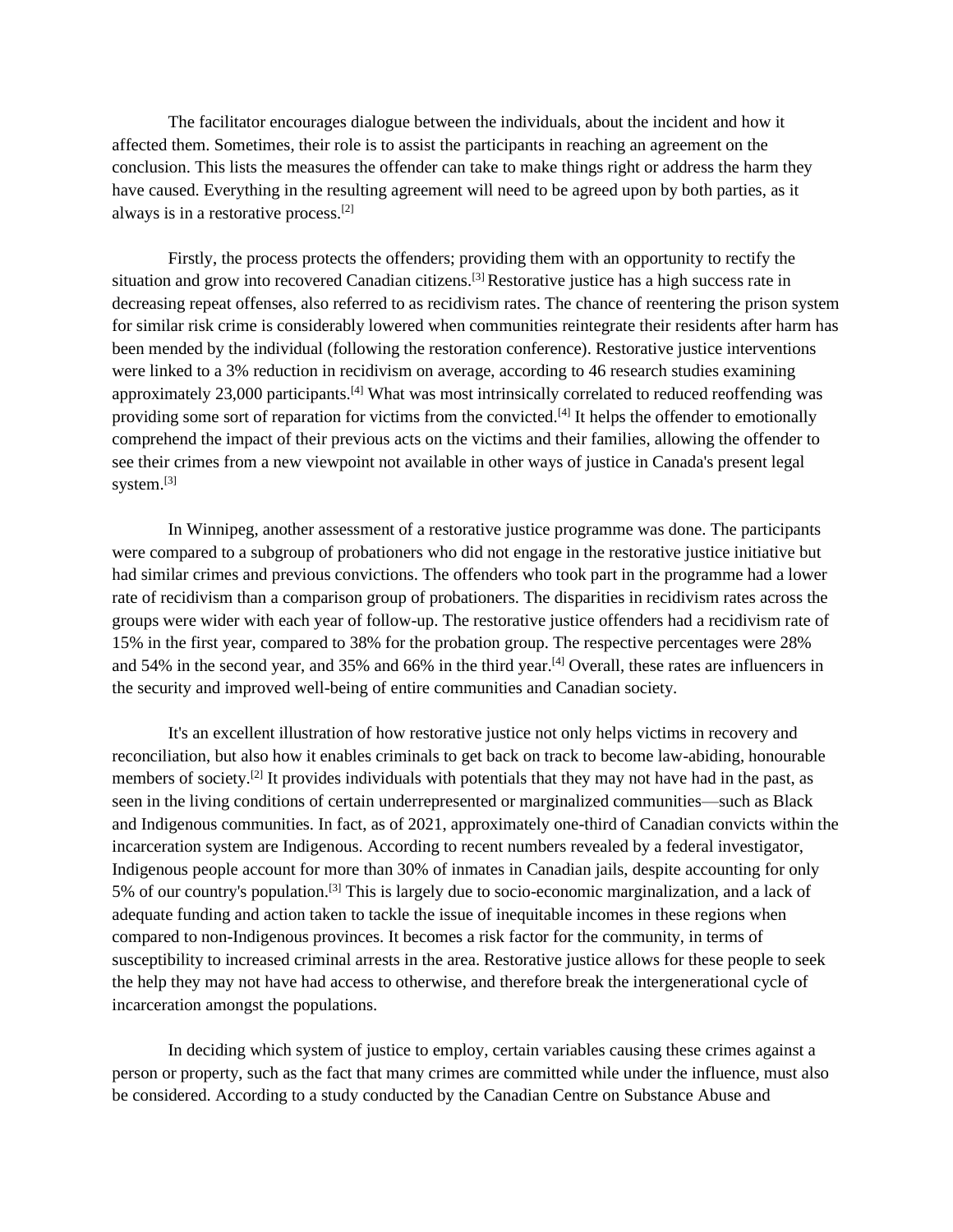Addiction in collaboration with Kai Pernanen Ph.D., Marie-Marthe Cousineau Ph.D., Serge Brochu Ph.D., and Fu Sun Ph.D., all of whom are researchers or professors of Comparative Criminology or Substance Abuse, "slightly more than half of inmates in federal prison (53 percent in a Correctional Service of Canada study and 52 percent in the federal prisons of Québec and Ontario) reported the use of illicit drugs during the six months immediately prior to their last arrest."<sup>[7]</sup>

30% outlined the use of illicit substances at least once a week. "Inmates in both federal and provincial prisons scored higher on psychometric scales measuring alcohol and drug dependency when compared with the general population…approximately one in twelve federal inmates (8%) were assessed to be dependent both on drugs and alcohol." $[7]$  Even while in the system, many criminals are denied access to the treatment and aid they need to cope with pre-existing addictions even while in prison, some as a result of fundamental risk factors from their early surroundings. Restorative justice is by no means a "get out of prison free card," but it does allow criminals to seek necessary consultation and guidance, while accepting responsibility for their acts in a manner that other ways of obtaining justice for the crime do not.

Secondly, as one can imagine, there are multiple benefits dedicated to the victim and their recovery that can arise from restorative justice practices. Returning to the earlier analogy of the child who had drawn on the wall, it becomes the parent's main priority to equip the child with a principle that would follow them throughout their entire life—when one has made a mistake, the best thing to do for those affected is to sincerely apologize and offer a solution. The same goes for victims of serious crime and their families. As proven by the analysis of accumulated data in Canada, more than 85% of sufferers have reported higher levels of satisfaction post-conference with the convicted individuals.[5]

Victim satisfaction is strong when it comes to restorative justice. Many people can reclaim what has been taken from them, whether it is payment, other possessions, or their sense of overall wellness (in the form of safety and peace). They're increasingly willing and able to move on from the occurrence and resume their daily life. Compared to traditional criminal justice, it gives victims a greater sense of satisfaction that justice has been served.<sup>[5]</sup> In addition, the desire for vengeance is a commonly-known motivation for criminal activity and violence. This issue has mostly been studied in ethnographic studies of teenage offenders and community disputes in sociological research. Restorative conference dialogue has been shown to lower crime victims' post-traumatic stress symptoms, as well as their desire for violent retribution against their perpetrators.[8]

There is an empowerment that can be attributed to the feelings of involvement in the process, when victims are provided with the chance to have a secure and mediated conversation with the individual who has wronged them. Participants are granted the right to convey how they were affected, ask questions, and specify what they require the perpetrator to do to take accountability and truly apologize.[6] For example, if someone damages a store's property or business operations, they might undertake community service as a form of retribution as well as an expression of remorse for the incident. By offering them a voice in an often uncaring, impassive system, victims' concerns are heard and addressed.[1]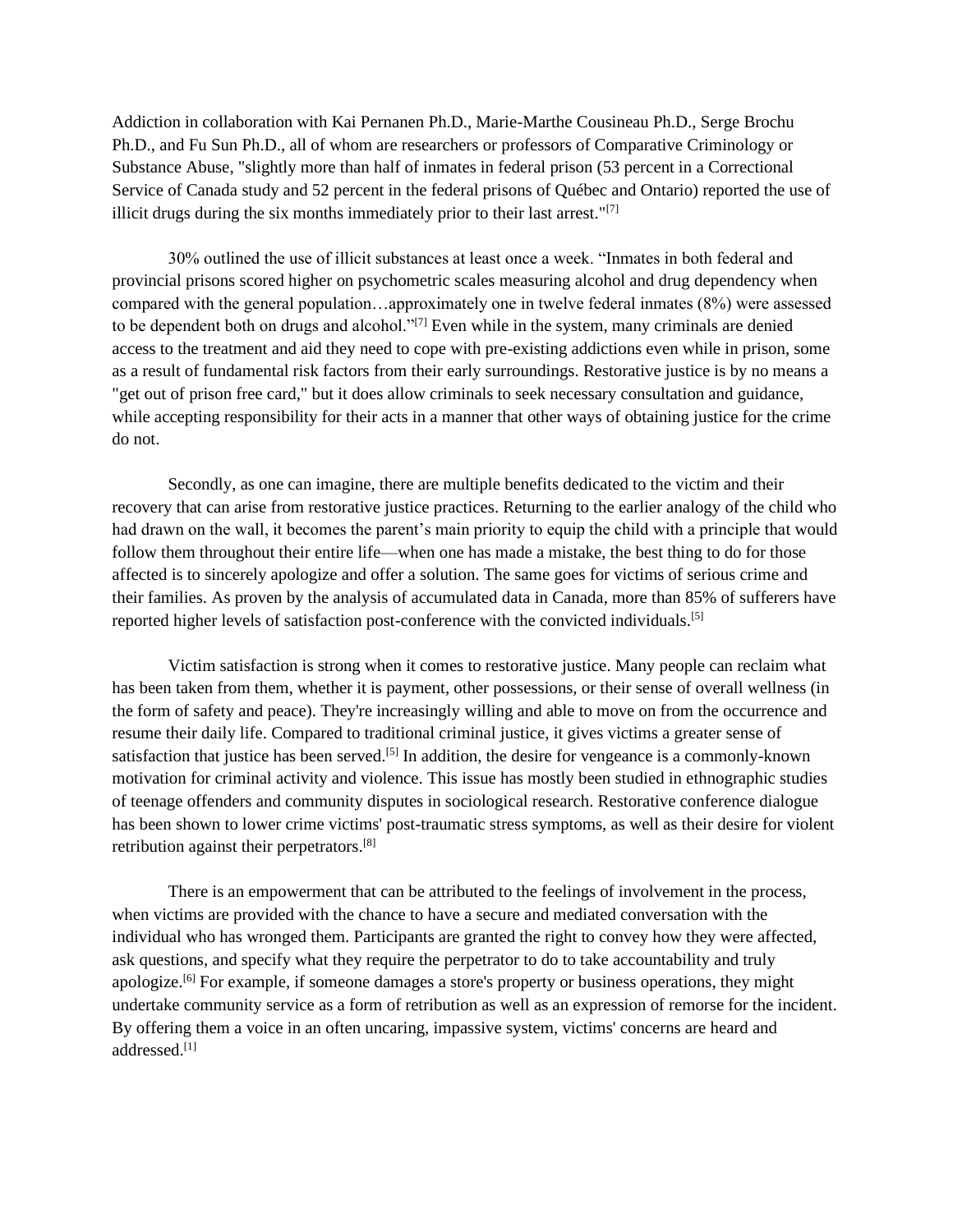Furthermore, this approach to criminal justice also benefits Canadian society's safety and prosperity. By reason that it is accredited with lower recidivism rates, restorative justice encourages citizens to make their neighbourhoods better places to live, and a safer environment.[2] Offenders are also represented; rather than being helped, some may be harmed in jail. Over 20% of convicts in federal and provincial jails exhibit violent tendencies, yet they are nonetheless housed in "gen-pop" institutions, endangering the safety of others. Those aggressive inclinations in certain people will be reduced via rehabilitation programs and the connection they will form with those previously harmed by their actions. Community justice centres not only improve a region's well-being, but they also encourage more engaged citizenship. Volunteering has been shown to strengthen and unite communities. A stronger sense of community emerges from the community justice centres for restorative justice cases.

Another advantage of this strategy is its cost-effectiveness. By increasing the number of cases settled at the local level with community and victim engagement, the restorative approach to crime saves the government money, and thereby taxpaying dollars. In contrast to the criminal justice system, the restorative justice process is faster, allowing offenders to make more substantial changes in their life quickly.<sup>[4]</sup> It provides timely settlements, and when a settlement is granted in the form of monetary compensation, it helps victims to recover more quickly and bounce back in contributing to society. The percentage of compliance or completion for restorative justice is very high. People who have committed crimes are more likely to follow through on commitments that they helped to create in a mutual and noncoercive manner, of their own volition.

Restorative justice is not a new philosophy to seek justice. It is simply one that has been taken out of commission. Now, as new studies and data analyses emerge pointing to the numerous benefits that this method possesses, the need for a catalyst event from within the Canadian judiciary system to reintroduce this approach has become more and more apparent. It is not a method that should be used in all cases. It is one that can, rather, serve as an economic conservation tactic for minor cases, or those in which both parties request this alternative. They should always be given the right to this option, and it should be more explicitly stated to the individuals pertaining to a case as such.

In fact, the policies regarding restorative justice and its ability to be applied to criminal cases are rarely used by prosecutors, judges, correctional officials, etc. Put simply, they exist, but are not often practiced due to a lack of awareness of their existence. Prison and detainment is the solution that has been adopted in our justice systems as the approach to healing and bettering the individuals and in general society, when in actuality, it likely is not truly helping the victims heal, nor is it providing the convict of the second chance they need to head back into the world as responsible citizens. It has come to the point where we are overusing prison as our response to criminal activity, and mutually halting their potentials as citizens of Canada after recovery.

Our current approach to justice insists that a criminal case is the only means to address crime. It dehumanizes the victims and their families, deeming them the byproduct of a person's misconduct. Through this process, although in some cases, it allows for the victims and their families to feel satisfied, it likely does not achieve the same result we would all, in our human nature, desire--an apology. However, we live in a country where there is likely no interaction between the offender and the victims from the moment the convict is arrested to the courtroom, in view of the fact that defendants are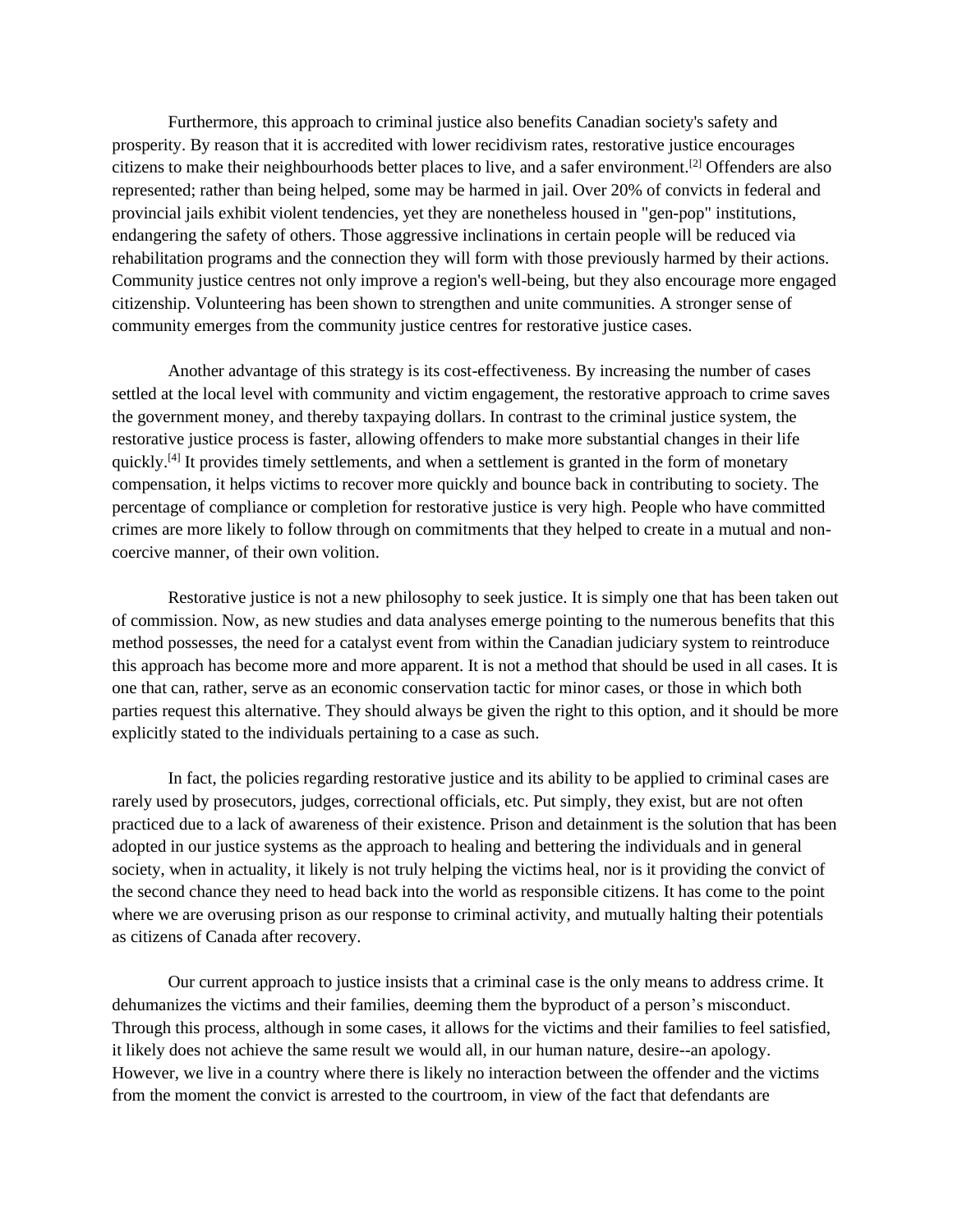encouraged to keep silent in fear of harming their case. In a country like Canada, we must be able to adopt restorative justice into mainstream criminal case operations.

If we wish to preach honesty as the best policy to our children and the future generations, urging that the only way to remain honourable is through apology and retribution, we as a nation must find a way to allow these principles to continue through all walks of life, including those vulnerable on both sides of a criminal trial.